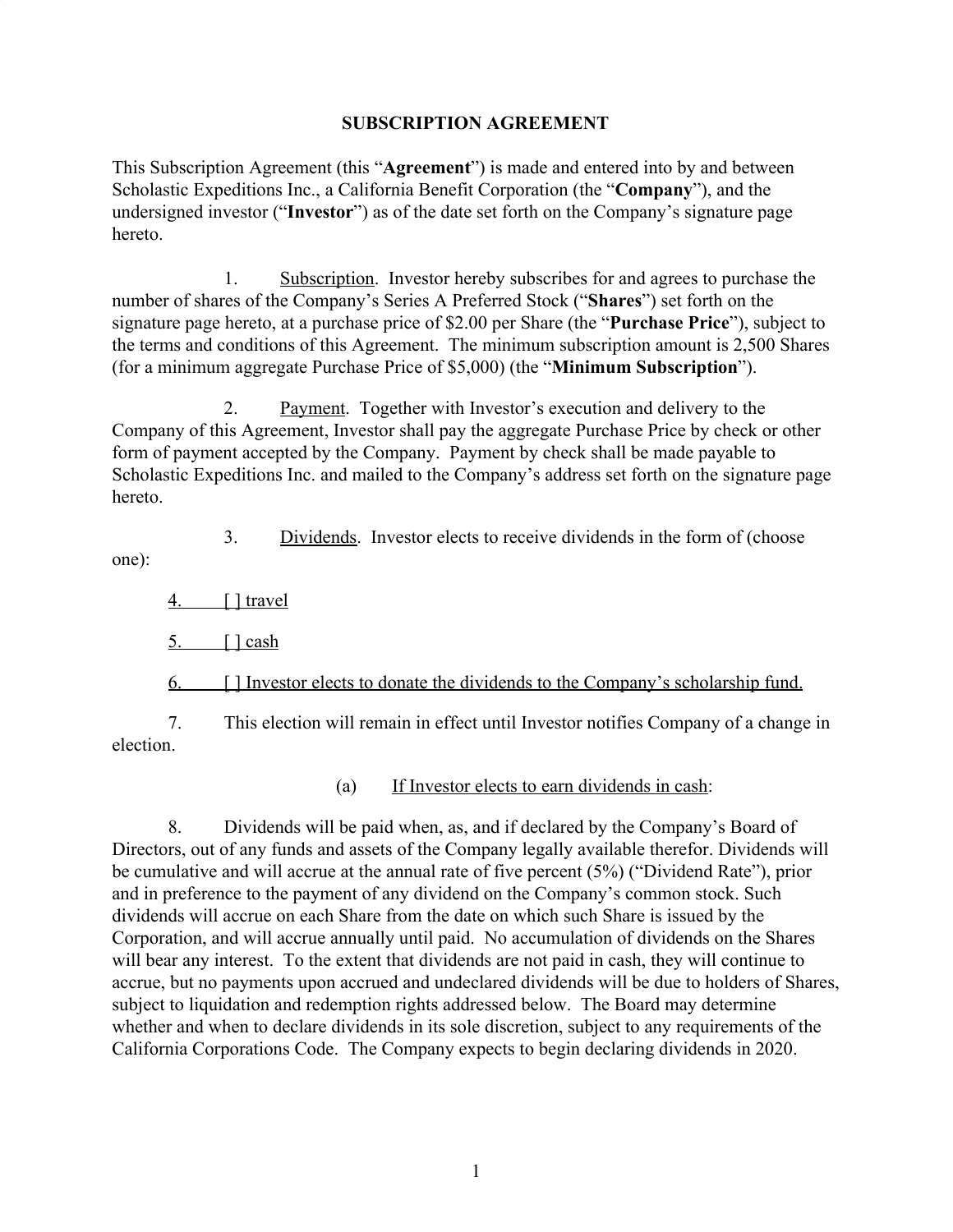#### (a) If Investor elects to earn dividends in the form of travel:

| フ.<br>Trips will be awarded to the holder of shares according to the chart be |                             |
|-------------------------------------------------------------------------------|-----------------------------|
| Total Purchase Price of all Shares Held:                                      | <b>Corresponding Travel</b> |
| \$5,000-\$7,499                                                               | 1 trip every 6 years        |
| \$7,500-\$9,999                                                               | 1 trip every 4 years        |
| \$10,000-\$14,999                                                             | 1 trip every 3 years        |
| \$15,000-\$19,999                                                             | 1 trip every 2 years        |
| $$20,000+$                                                                    | 2 trips every 2 years       |
|                                                                               |                             |

9. Trips will be awarded to the holder of Shares according to the chart below:

10.

11. Travel dividends will be awarded and can be redeemed for travel only at the end of each period listed in the chart above. Travel dividends do not include airfare. Travel dividends can be used for travel by Investor or anyone designated by Investor (e.g. child, grandchild), subject to the Company's requirements for each trip, such as minimum number of participants, age range, physical fitness requirements, etc. Investor may donate the travel dividend to the Company's scholarship fund, which is used to benefit economically disadvantaged students.

(a) Changing from cash to travel: Investor may switch from cash dividends to travel dividends at any time by giving written notice of the new choice to the Company. Cash dividends that have accrued up to the date the Company receives notice of such change will remain on the Company's books, and will be paid when dividends are declared. As of the date the Company receives notice of such change, cash dividends will no longer accrue, and the time period for earning travel according to the chart above will begin.

(b) Changing from travel to cash: The Company will not convert partially-earned travel dividends to cash, except in the event that the Company redeems the shares, as explained below. A travel dividend is earned only at the end of the relevant time period; therefore a holder must hold the Shares for the entire time period in order to earn travel dividends that can be redeemed for one or more trips. Investor may switch from travel to cash dividends at any time by giving written notice of the change to the Company, and cash dividends will begin to accrue as of the date the Company receives such notice. A holder of Shares who switches from travel to cash will forfeit any partially-earned or earned but un-used trips; the Company intends for the holders of Shares who choose travel to hold the Shares until a trip is earned before changing their election to cash dividends.

12. Acceptance/Rejection of Subscriptions. Notwithstanding Investor's execution and delivery to the Company of this Agreement or any payment made by Investor to the Company in connection herewith, the Company may choose for any reason not to sell any Shares to Investor or to sell to Investor a number of Shares that is less than the number of Shares proposed to be purchased by Investor (but not less than the Minimum Subscription). If the Company agrees to sell Shares to Investor (whether the full number of Shares proposed to be purchased by Investor or a lesser number), then this Agreement shall constitute an irrevocable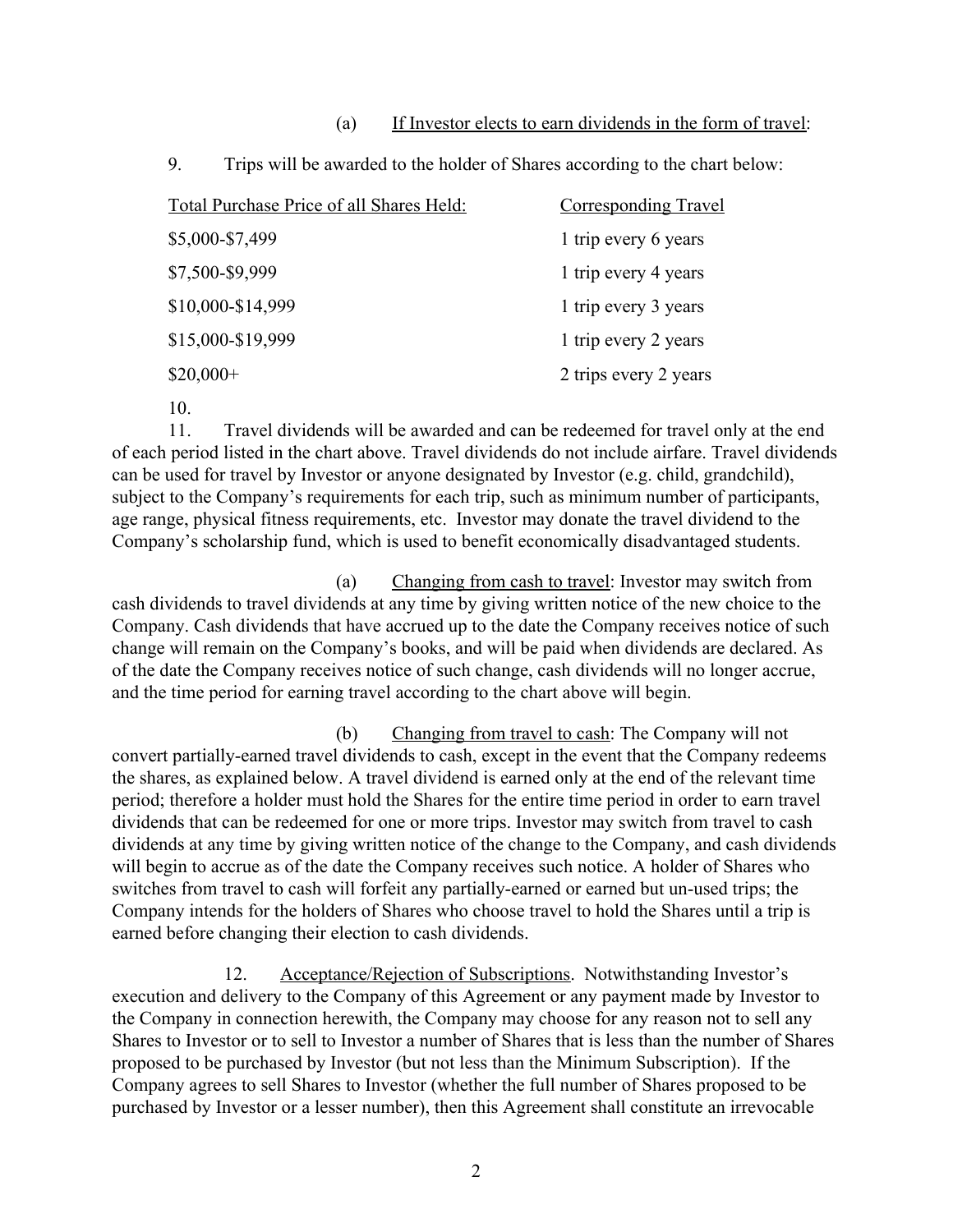commitment by Investor to purchase the applicable number of Shares; the Company shall countersign and return to Investor a copy of this Agreement and, subject to receiving payment of the Purchase Price, the Company shall deliver to Investor a transaction statement giving notice of issuance of uncertificated Shares. If the Company chooses not to sell any Shares to Investor, the Company shall return to Investor any payment made by Investor to the Company in connection herewith, and thereupon this Agreement shall be of no further force or effect. If the Company chooses to sell to Investor a number of Shares that is less than the number of Shares proposed to be purchased by Investor, the Company shall promptly return to Investor any portion of any payment made by Investor to the Company in connection herewith that exceeds the aggregate Purchase Price for the number of Shares being sold to Investor hereunder.

13. Representations, Warranties, and Covenants of the Investor. Investor represents and warrants to the Company, and covenants, as follows:

(a) Offering Memorandum. Investor has received a copy of and has carefully read the disclosure document relating to the offering of the Shares, including the Company's articles of incorporation and bylaws and all other exhibits thereto (the "**Offering Memorandum**"), and Investor fully understands (i) the rights, preferences, privileges and restrictions of the Shares, as described in the Offering Memorandum, including the Company's articles of incorporation and bylaws, and this Agreement, and (ii) the risks associated with investing in the Shares. Without limiting the foregoing, Investor understands that the offer and sale of the Shares is made pursuant to, and subject to the terms and conditions of (including transfer restrictions imposed under), a permit granted by the California Department of Business Oversight.

(b) Suitability Requirements; California Residency. Investor satisfies the suitability requirements set forth in Section 12 of the Offering Memorandum; and (i) if Investor is an individual, his or her principal residence is in the state of California, and (ii) if Investor is an entity, its principal office is within the state of California.

(c) Able to Assess Risks. Investor has the requisite knowledge to assess the relative merits and risks of the investment contemplated hereby or has relied upon the advice of Investor's professional advisor(s) with regard to the investment contemplated hereby. Investor acknowledges that the Company has made available to Investor the opportunity to ask questions of and receive answers from the Company's officers and directors concerning the terms and conditions of this Agreement, the business and financial condition of the Company and the rights, preferences, privileges, and restrictions of the Shares, and Investor has received to its satisfaction such information regarding such matters as Investor has requested.

(d) Investor Advised to Seek Representation. Investor understands that nothing in this Agreement or any other materials made available to Investor by or on behalf of the Company in connection with the offer and sale of the Shares constitutes legal, tax, or investment advice. The Company has advised Investor to consult with such legal, tax, and investment advisors as Investor, in its sole discretion, deems necessary or appropriate in connection with an investment in the Shares.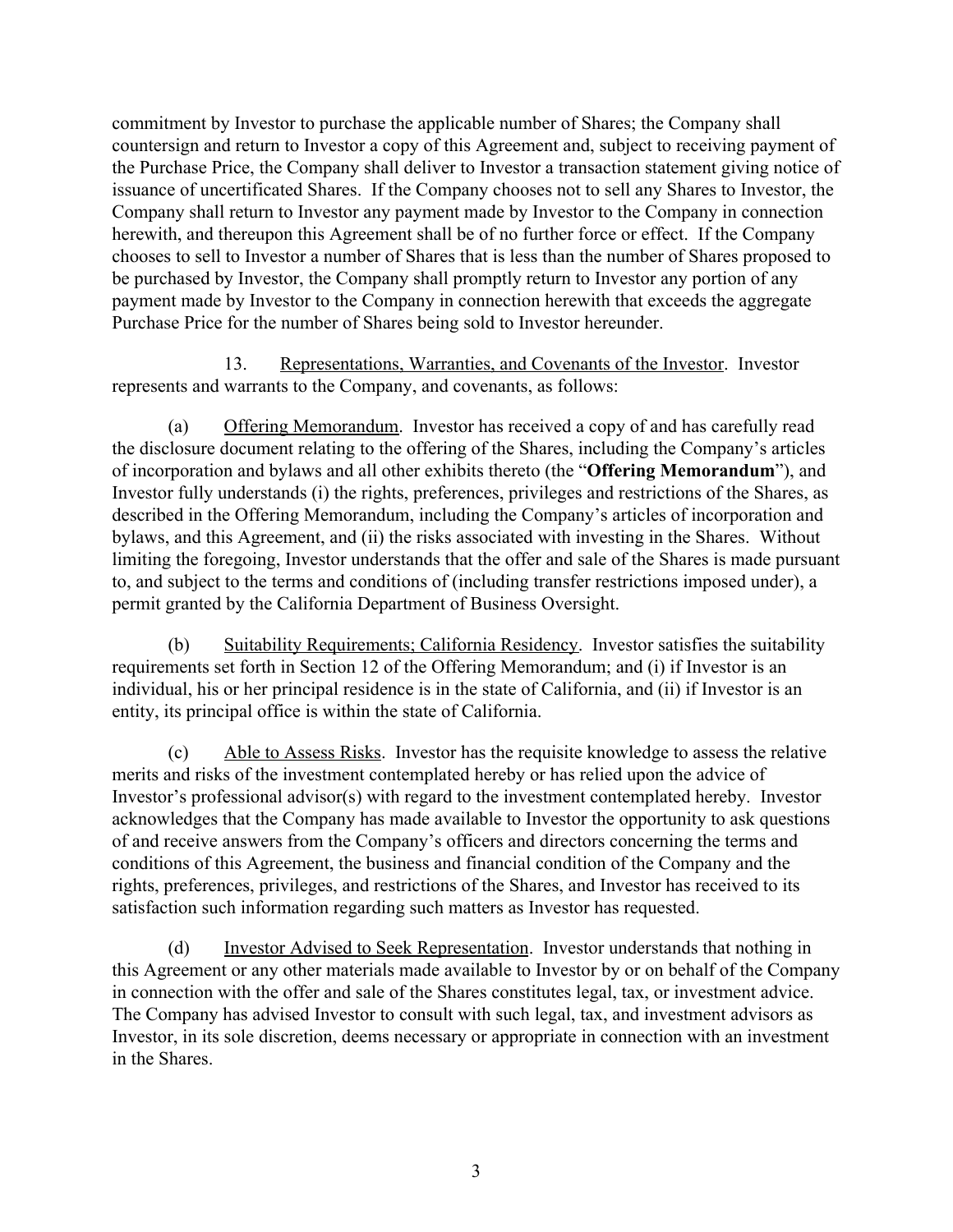(e) No Finder's Fee. Investor is not and will not be (and, if applicable, none of Investor's officers, directors, employees, or agents is or will be) obligated for any finder's or broker's fee or commission in connection with the transactions contemplated hereby.

(f) Complete Information. All information provided by Investor to the Company in connection with the purchase of Shares is true, correct, and complete as of the date hereof, and if there should be any change in such information, Investor will promptly provide the Company with appropriate updated information.

(g) Authority; Binding Agreement. Investor has full right, power, authority, and capacity to enter into this Agreement and to consummate the transactions contemplated hereby and has taken any necessary actions to authorize its execution, delivery, and performance of this Agreement. This Agreement, when countersigned by the Company, constitutes a valid and binding obligation of Investor, enforceable against Investor in accordance with its terms, except as enforceability may be limited by applicable law.

(h) Indemnity. Investor shall indemnify and hold harmless the Company and its officers, directors, employees, and agents from and against any and all losses, damages, liabilities, costs, or expenses, including reasonable attorney's fees, incurred or suffered by them as a result of any breach of Investor's representations, warranties and covenants hereunder.

14. Redemption by Holder. As of five years after issuance and subject to the limitation below, Investor has the right to request that the Company redeem (buy back) its Shares by submitting a written request for redemption to the Company at least 30 days before the date of redemption. If such request is granted, and if Shares are redeemed from five (5) years to seven (7) years after issuance, the Company will pay the holder 100% of the "**Redemption Price**," where the Redemption Price is the amount originally paid for the Shares, adjusted for any stock splits, recapitalizations, or the like, plus all accrued but unpaid cash dividends. If such request is granted, and if Shares are redeemed more than seven (7) years after issuance, the Company will pay the holder 120% of the Redemption Price for the Shares. If the Company's Board of Directors determines that a requested redemption may impair the Company's ability to operate effectively, or if there are no funds legally available to pay for the redemption, the Board of Directors may limit, postpone, or refuse the redemption.

15. Redemption by the Company. The Company reserves the right to redeem (buy back) any or all Shares at any time, in the sole discretion of the Board of Directors. If the Company elects to redeem Shares, holders of the redeemed Shares are entitled to receive an amount equal to 120% of the Redemption Price. For holders of Shares earning travel dividends that are redeemed by the Company, the Redemption Price will include the amounts of all dividends that would have accrued if cash dividends had been elected for any partially completed travel earning period. The holder must use or forfeit any trips that have been fully earned. The Company will send written notice of its intention to redeem Shares to the holders of the Shares to be redeemed at least thirty (30) days before the effective date of the redemption.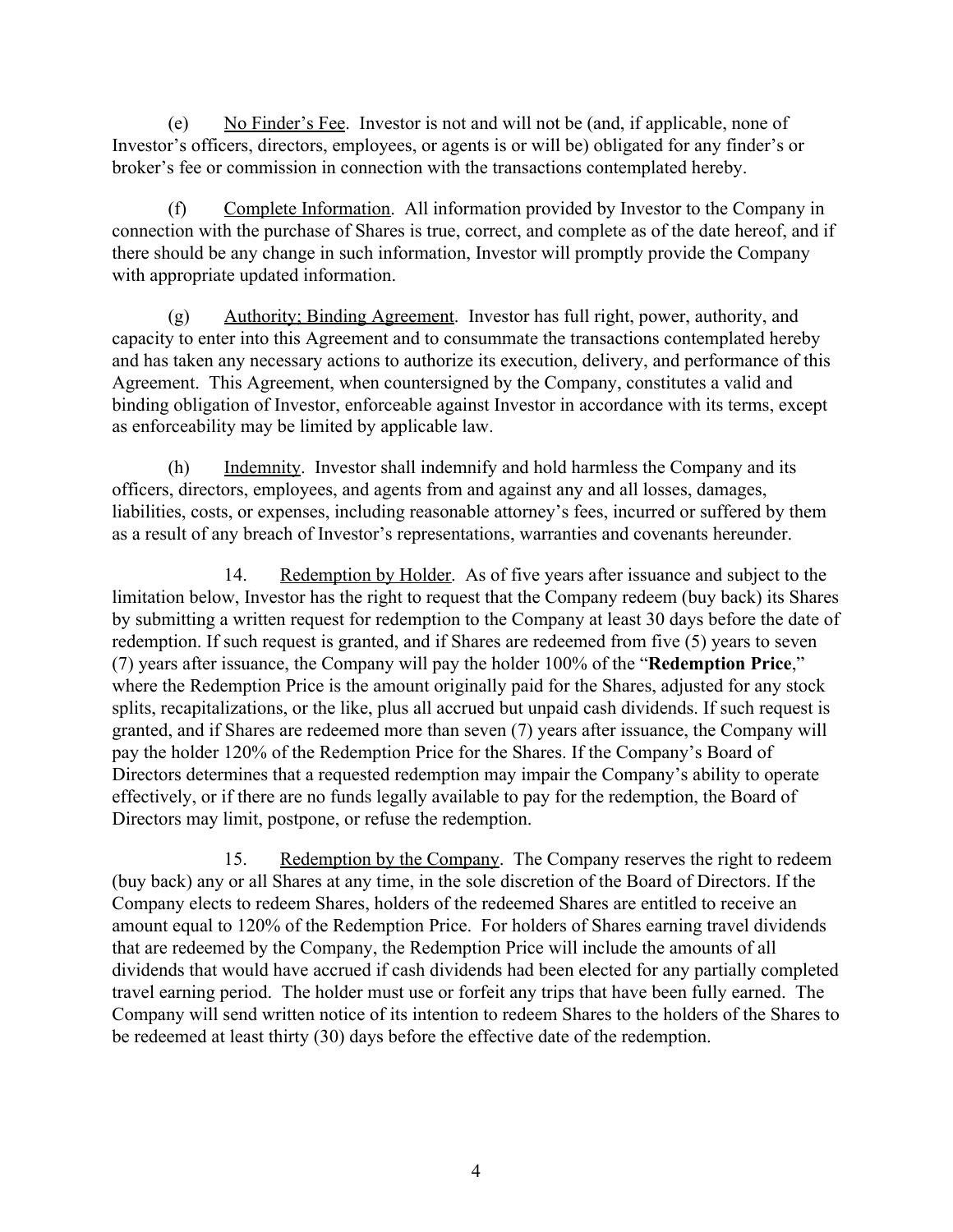In the event of a sale of the Company, whether a stock sale or a sale of all or substantially all of the Company's assets, within six months after a redemption by the Company, the Company will pay the profits to its shareholders, as follows:

(a) First, to all holders of the Shares, an amount equal to the Redemption Price minus any amounts already paid to holders whose Shares were redeemed by the Company in the preceding 6 months. If profits from the sale are not sufficient to pay the Redemption Price to all holders, then the Company will distribute profits pro rata in proportion to each holder's Redemption Price;

(b) Second, to all shareholders, including former holders of the Shares whose Shares were redeemed by the Company in the preceding 6 months, pro rata according to number of shares owned.

16. Liquidation Rights. If the Company is liquidated or dissolved other than by a sale of its stock or assets, the funds and assets legally available to be distributed to the Company's shareholders ("Liquidation Funds") shall be distributed as follows:

(a) First, to each holder of the Shares, an amount equal to the Redemption Price; provided that if there are not sufficient Liquidation Funds to pay the amount due to all holders of Shares under this provision, the funds will be distributed on a pro rata basis in proportion to each holder's Redemption Price. For holders of Shares earning travel dividends that are redeemed under this provision, the Redemption Price will include the amounts of all dividends that would have accrued if cash dividends had been elected for any partially completed travel earning period. The holder must use or forfeit any trips that have been fully earned.

(b) Second, if Liquidation Funds remain after the liquidating distribution to the holders of Shares described in paragraph (a), to the common shareholders pro rata according to number of shares owned.

17. Voting Rights. Holders of the Shares shall have no voting rights, except as required by law.

- 18. Conversion Rights. The Shares are nonconvertible.
- 19. Limitations on Transfer; Right of First Refusal.
- (a) Limitations on Transfers.

(i) Investor shall not, directly or indirectly, offer, sell, pledge, transfer, or otherwise dispose of (or solicit any offers to buy, take a pledge of or otherwise receive or acquire) any Shares except in compliance with this Agreement, the Company's articles of incorporation and bylaws and any applicable state or federal securities laws, including rules and regulations thereunder.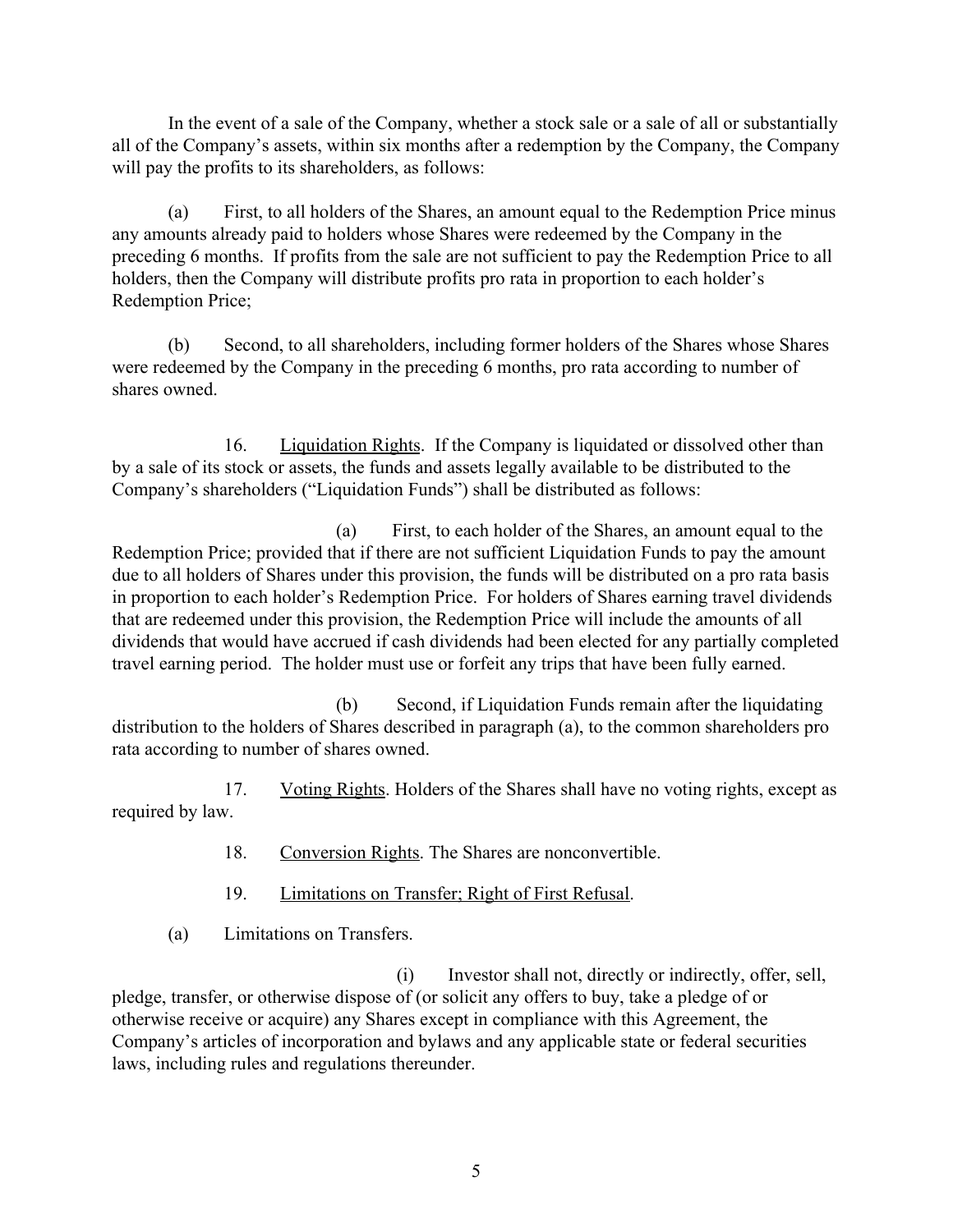(ii) Investor acknowledges and agrees that, during the period in which the Company is offering and selling securities that are part of the same issue as the Shares and for a period of nine (9) months thereafter, all resales of the Shares, by Investor or any other person, shall be made only to persons resident within the state of California.

(iii) Investor acknowledges that any certificate representing the Shares or any notice of issuance for the Shares, including any certificate issued or notice delivered upon any transfer of the Shares, will bear the following legends:

20. (A) "THE SECURITIES REFERENCED HEREIN HAVE NOT BEEN REGISTERED UNDER THE SECURITIES ACT OF 1933, AS AMENDED (THE "ACT"), AND MAY NOT BE OFFERED, SOLD OR OTHERWISE TRANSFERRED, PLEDGED OR HYPOTHECATED EXCEPT AS PERMITTED UNDER THE ACT AND APPLICABLE STATE SECURITIES LAWS. WITHOUT LIMITING THE FOREGOING, DURING THE PERIOD IN WHICH SECURITIES THAT ARE PART OF THE SAME ISSUE AS THE SECURITIES REFERENCED HEREIN ARE BEING OFFERED AND SOLD BY THE ISSUER OF THE SECURITIES REFERENCED HEREIN, AND FOR A PERIOD OF NINE MONTHS FROM THE DATE OF THE LAST SALE OF SUCH SECURITIES BY SUCH ISSUER, ALL RESALES OF THE SECURITIES REFERENCED HEREIN, BY ANY PERSON, SHALL BE MADE ONLY TO PERSONS RESIDENT WITHIN THE STATE OF CALIFORNIA."

21. (B) "THE SECURITIES REFERENCED HEREIN ARE SUBJECT TO RESTRICTIONS ON TRANSFER, RESTRICTIONS ON VOTING RIGHTS, THE COMPANY'S RIGHT TO REDEMPTION, AND THE COMPANY'S RIGHT OF FIRST REFUSAL, AS SET FORTH IN THE OFFERING MEMORANDUM, THIS SUBSCRIPTION AGREEMENT, AND THE COMPANY'S ARTICLES OF INCORPORATION. A COPY OF ANY OF THESE DOCUMENTS MAY BE OBTAINED FROM THE COMPANY WITHOUT CHARGE."

22. (C) "IT IS UNLAWFUL TO CONSUMMATE A SALE OR TRANSFER OF THE SECURITIES REFERENCED HEREIN, OR ANY INTEREST THEREIN, OR TO RECEIVE ANY CONSIDERATION THEREFOR, WITHOUT THE PRIOR WRITTEN CONSENT OF THE COMMISSIONER OF THE DEPARTMENT OF BUSINESS OVERSIGHT OF THE STATE OF CALIFORNIA, EXCEPT AS PERMITTED IN THE COMMISSIONER'S RULES."

(a) Right of First Refusal.

(i) Notice of Proposed Transfer. If Investor or any subsequent holder proposes to sell or otherwise transfer (including by gift or operation of law) any Shares, the holder shall, prior to consummating any such sale or transfer, deliver to the Company a written notice (the "Transfer Notice") stating (i) the name of each proposed purchaser or other transferee ("Proposed Transferee"), (ii) the number of Shares proposed to be sold or transferred to each Proposed Transferee, (iii) the terms and conditions, including purchase price, of each proposed sale or transfer, and (iv) Investor's offer to the Company or its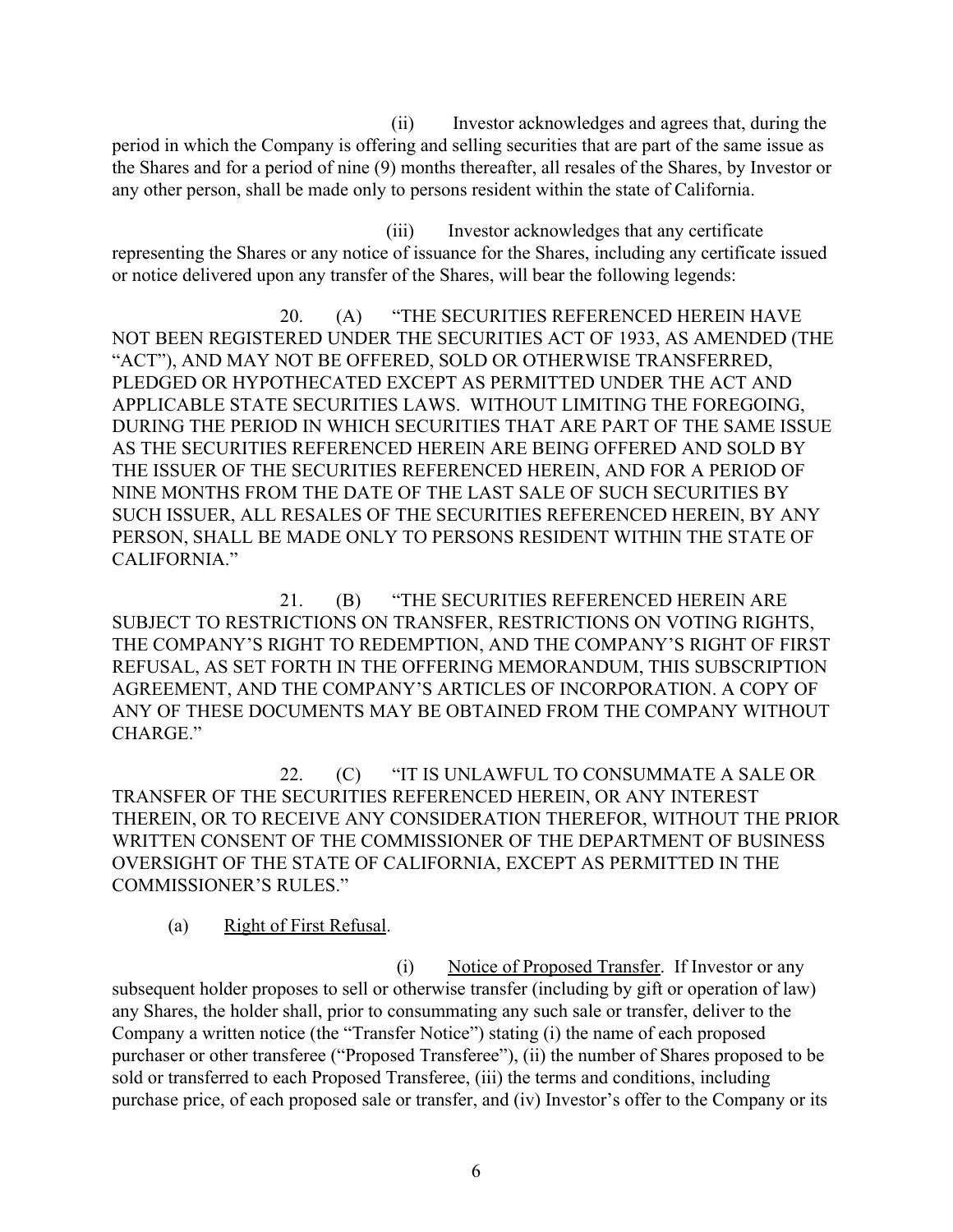assignee(s) to purchase the Shares upon the same terms and conditions, including purchase price, as those described in the Transfer Notice (or upon terms and conditions as similar as reasonably possible to those described in the Transfer Notice) (the "Applicable Terms"). The holder shall not consummate any sale or transfer of any Shares except in accordance with clauses (iv) or (v) below.

(ii) Exercise of Right of First Refusal. At any time within 30 days after the Company receives the Transfer Notice, the Company or its assignee(s) shall have the right, exercisable by written notice to the holder during such period, to purchase any or all of the Shares described in the Transfer Notice upon the Applicable Terms; provided, however, that (x) if the purchase price described in the Transfer Notice consists of no legal consideration (as, for example, in the case of a transfer by gift), the applicable purchase price for the Company or its assignee(s) shall be the fair market value of the Shares as determined in good faith by the Company, and (y) if the purchase price described in the Transfer Notice includes non-cash consideration, the applicable purchase price for the Company or its assignee(s) shall reflect the cash value of such non-cash consideration as determined in good faith by the Company.

(iii) Payment. If the Company or its assignee(s) exercise the right of first refusal under clause (ii) above, the Company or its assignee(s) shall pay the applicable purchase price, at the election of the Company or its assignee(s), in cash (by check), by cancellation of all or a portion of any outstanding indebtedness of the holder to the Company or its assignee(s), or by any combination thereof, within 60 days after receipt of the Transfer Notice or in such other manner or at such other time as may be mutually agreed by the Company and the holder.

(iv) Holder's Right to Transfer. If the Company or its assignee(s) do not exercise the right to purchase all of the Shares described in the Transfer Notice within the applicable time period, then the holder may sell or otherwise transfer the unpurchased Shares to the Proposed Transferee described in the Transfer Notice upon the terms and conditions, including purchase price, described in the Transfer Notice (or upon terms and conditions, including purchase price, less favorable to the Proposed Transferee), so long as (x) such sale or transfer is consummated within 120 days after the date of the Transfer Notice, (y) such sale or transfer is effected in accordance with applicable laws and (z) without limiting Section 11(d), any such Proposed Transferee agrees in writing that the provisions of this Agreement (including the transfer restrictions and covenants of Investor hereunder) shall continue to apply to the Shares in the hands of such Proposed Transferee and otherwise be binding upon such Proposed Transferee to the same extent as such provisions would (but for any such transfer) be binding on Investor. If such Shares are not so transferred to such Proposed Transferee(s) within such period, then the provisions of this Section 11(b) shall once again apply to any proposed sale or other transfer of Shares.

(v) Exception for Certain Family Transfers. Notwithstanding anything to the contrary in this Section 11(b), the transfer of any or all of the Shares during Investor's lifetime or on Investor's death by will or intestacy to Investor's Close Family or a trust or similar estate-planning vehicle for the benefit of Investor or Investor's Close Family shall be exempt from the provisions of this Section 11(b), so long as, in each case, the transferee agrees in writing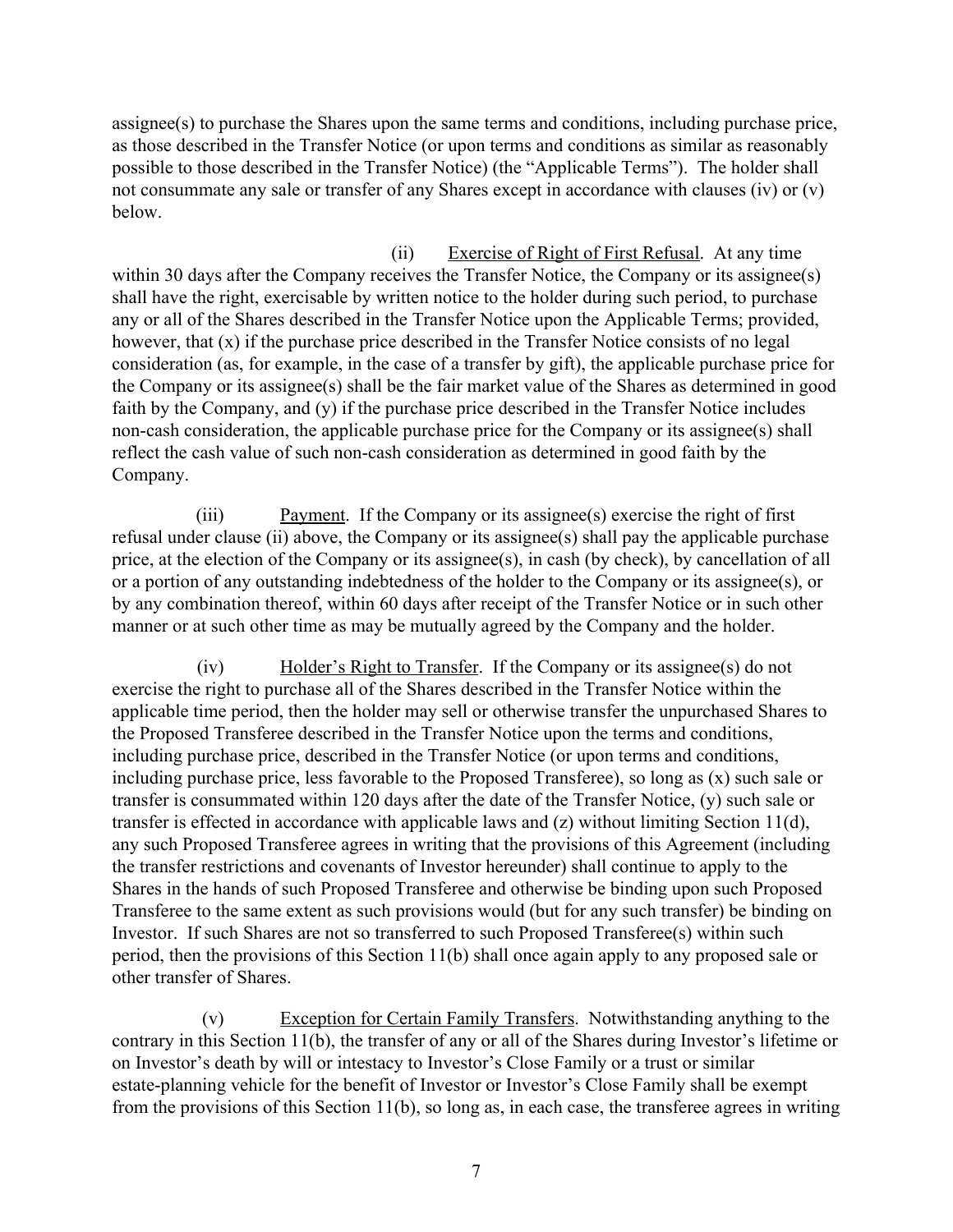to receive and hold the Shares so transferred subject to the provisions of this Section. "Close Family" means any spouse, domestic partner, child, parent, sibling, grandparent or grandchild, cousin, aunt, uncle, niece, nephew, or stepchild.

(vi) Assignment of Rights. The Company's rights to purchase Shares under this Section 11(b) may be assigned by the Company, in whole or in part, to any other person or entity, without any requirement that the Company obtain Investor's consent to such assignment.

(vii) No Transfer to Competitors. Without limiting Section 11(b), without the prior written consent of the Company, Investor shall not sell or otherwise transfer (including by gift or operation of law) any Shares to (i) any third party that sells or provides, or intends to sell or provide, any products or services that directly or indirectly compete with any products or services sold or provided by the Company ("**Competitor**"), (ii) any director or officer of any Competitor, or (iii) any person who owns, or is part of a group acting in unison that owns, more than 5% of the outstanding voting securities of any Competitor.

(b) Transfer Restrictions and Covenants Binding on Transferees. The transfer restrictions and covenants of Investor under this Agreement shall continue to apply to the Shares in the hands of any transferee of the Shares and otherwise be binding upon any transferee of the Shares to the same extent as such transfer restrictions and covenants would (but for any such transfer) be binding on Investor.

(c) Stop-Transfer Instructions; Refusal to Transfer. Investor acknowledges that, to ensure compliance with the restrictions set forth herein, the Company may issue appropriate "stop transfer" instructions to its transfer agent, if any, and that, if the Company transfers its own securities, it may make appropriate notations to the same effect in its own records. In addition, the Company shall not be required (i) to transfer on its books any Shares that have been sold or otherwise transferred in violation of any of the provisions of this Agreement or (ii) to treat as owner of such Shares or to accord the right to vote or pay dividends to any purchaser or other transferee to whom any Shares have been sold or otherwise transferred in violation of any of the provisions of this Agreement.

23. Covenants of the Company: Annual Report. For so long as Investor holds Shares, the Company shall deliver to Investor a written annual report describing the Company's financial performance in its most recently completed fiscal year; provided, however, that Investor shall not disclose any confidential or proprietary information in any such report to any third party, or use any such information for any purpose other than monitoring Investor's investment in the Company, in each case without the prior written consent of the Company. Each such annual report shall be delivered to Investor at the same time as such annual report is generally delivered to holders of the Shares.

24. General Provisions.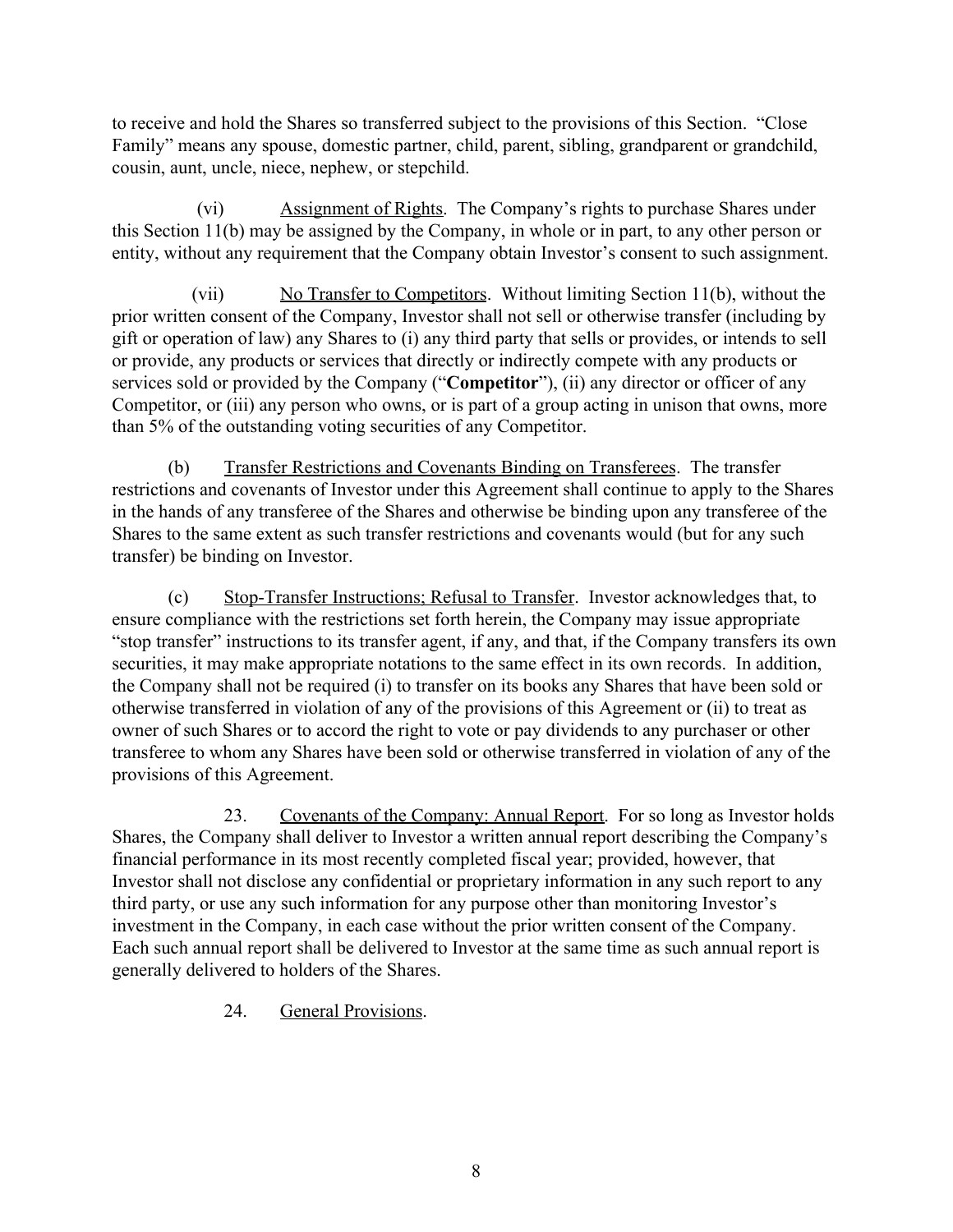(a) Consent of Spouse. If Investor is an individual with a spouse, Investor shall cause such spouse to execute and deliver to the Company the consent set forth in Exhibit A hereto.

(b) Governing Law. This Agreement shall be governed by and construed in accordance with the laws of the state of California, without giving effect to principles of conflicts of law.

(c) Entire Agreement. This Agreement sets forth the entire agreement and understanding of the parties relating to the subject matter herein and supersedes all prior or contemporaneous discussions, understandings, and agreements, whether oral or written, between them relating to the subject matter hereof.

(d) Amendments and Waivers. No modification of or amendment to this Agreement shall be effective unless in writing signed by the parties, and no waiver of any rights under this Agreement shall be effective unless in writing signed by the waiving party.

(e) Successors and Assigns. Investor may not assign this Agreement or any of its rights or obligations hereunder without the prior written consent of the Company, and any attempted assignment in violation of this provision shall be null and void. Subject to the foregoing and the transfer restrictions described herein, the provisions of this Agreement shall inure to the benefit of, and be binding upon, the successors, assigns, heirs, executors and administrators of the parties.

(f) Notices. Any notice, demand or request required or permitted to be given under this Agreement shall be in writing and shall be deemed given when delivered personally or by overnight courier or sent by email, or 48 hours after being deposited in the U.S. mail as certified or registered mail with postage prepaid, addressed to the party to be notified at such party's address as set forth on the signature page hereto (as may be subsequently updated by written notice to the other party), or if no address is specified on the signature page, at the most recent address set forth in the Company's books and records.

(g) Severability. If any provision of this Agreement is held to be unenforceable under applicable law in any context, such provision shall be deemed limited or modified to the minimum extent necessary to render it enforceable under applicable law in such context, and the remainder of this Agreement shall remain in full force and effect.

(h) Counterparts*.* This Agreement may be executed in any number of counterparts, each of which when so executed and delivered shall be deemed an original, and all of which together shall constitute one and the same agreement. An executed signature page of this Agreement delivered by facsimile transmission or by electronic mail in "portable document format" (".pdf") shall be as effective as an original executed signature page.

(i) Electronic Delivery. The Company may, in its sole discretion, decide to deliver any documents related to this Agreement or any notices required by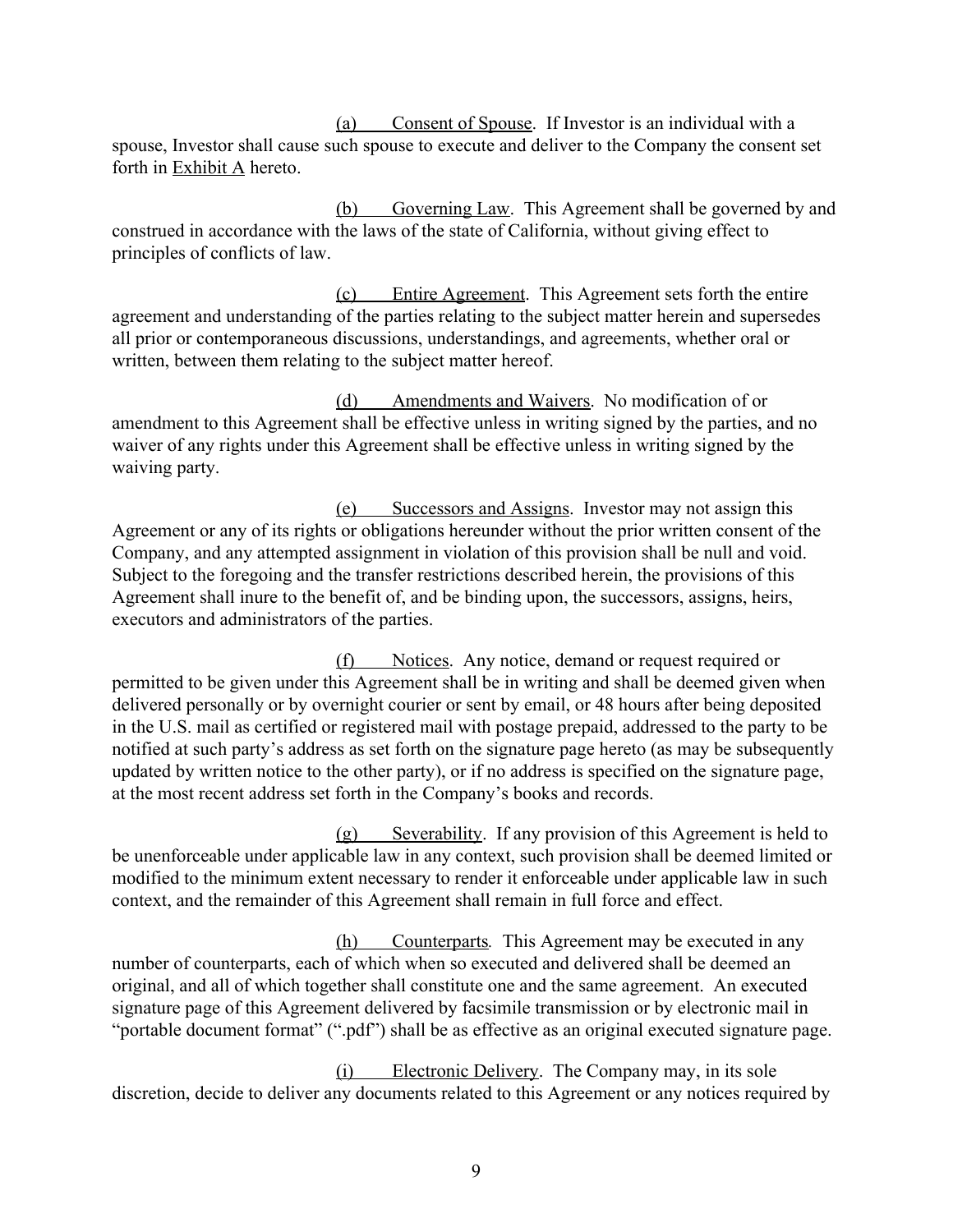applicable law or the Company's articles of incorporation or bylaws by email or any other electronic means. Investor hereby consents to receive such documents and notices by such electronic delivery.

(j) [Signature Page to Follow]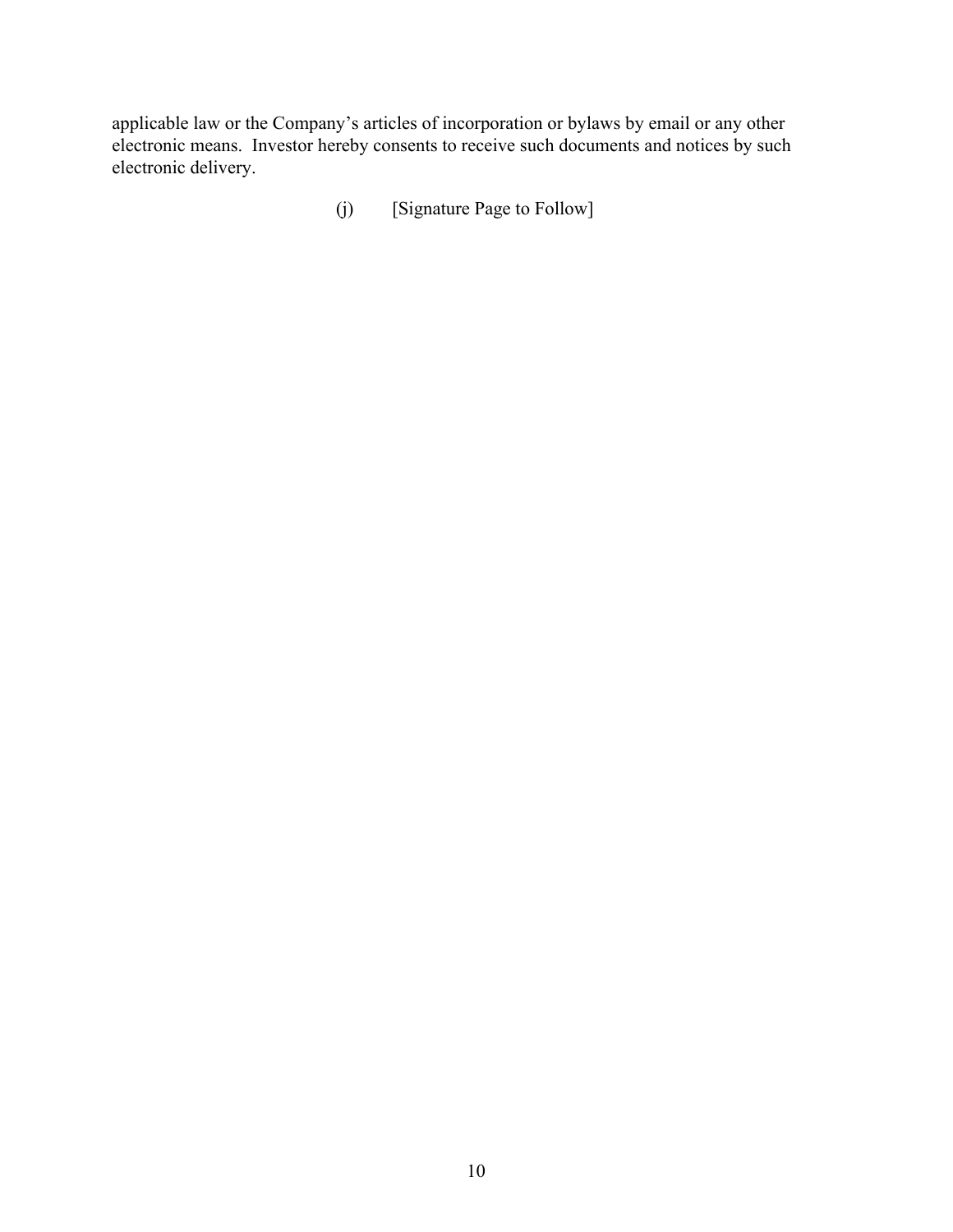IN WITNESS WHEREOF, the parties have executed this Agreement as of the date set forth on the Company's signature page hereto.

|  | <b>Number of Shares*:</b> |  |
|--|---------------------------|--|
|  |                           |  |

**Total Purchase Price (at \$2.00 per Share)\***: \_\_\_\_\_\_\_\_\_\_\_\_\_\_

**Title to the Shares shall be registered as follows**: \_\_\_\_\_\_\_\_\_\_\_\_\_\_\_\_\_\_\_\_\_\_\_\_\_\_\_\_\_\_\_\_\_\_\_\_

# **CERTIFICATION:**

Under penalties of perjury, Investor hereby certifies that: (a) the taxpayer ID number or social security number shown below is the correct taxpayer identification number issued to Investor; (b) Investor is not subject to backup withholding because: (i) Investor is exempt from backup withholding, or (ii) Investor has not been notified by the Internal Revenue Service (IRS) that Investor is subject to backup withholding as a result of a failure to report all interest or dividends, or (iii) the IRS has notified Investor that it is no longer subject to backup withholding; and (c) Investor is a U.S. citizen or other U.S. person.

# **INVESTOR:**

 $\overline{\phantom{a}}$ 

*(Only one name, signature and social security number is required for a married couple)*

| Name:                                                                                                       | Address:                                                                                                              |
|-------------------------------------------------------------------------------------------------------------|-----------------------------------------------------------------------------------------------------------------------|
|                                                                                                             | <u> 1989 - Johann Stein, marwolaethau a bhann an t-Amhain ann an t-Amhain an t-Amhain an t-Amhain an t-Amhain an </u> |
| Title:<br>If signing for an entity                                                                          | Telephone:                                                                                                            |
| Social Security Number or Taxpayer ID Number:                                                               | Email:                                                                                                                |
| the control of the control of the control of the control of the control of the control of<br>Date of Birth: |                                                                                                                       |
| <b>SCHOLASTIC EXPEDITIONS INC.</b>                                                                          |                                                                                                                       |
| (Signature)<br>Scotts Valley, CA 95066                                                                      | Address: 5610 Scotts Valley Blvd, #313                                                                                |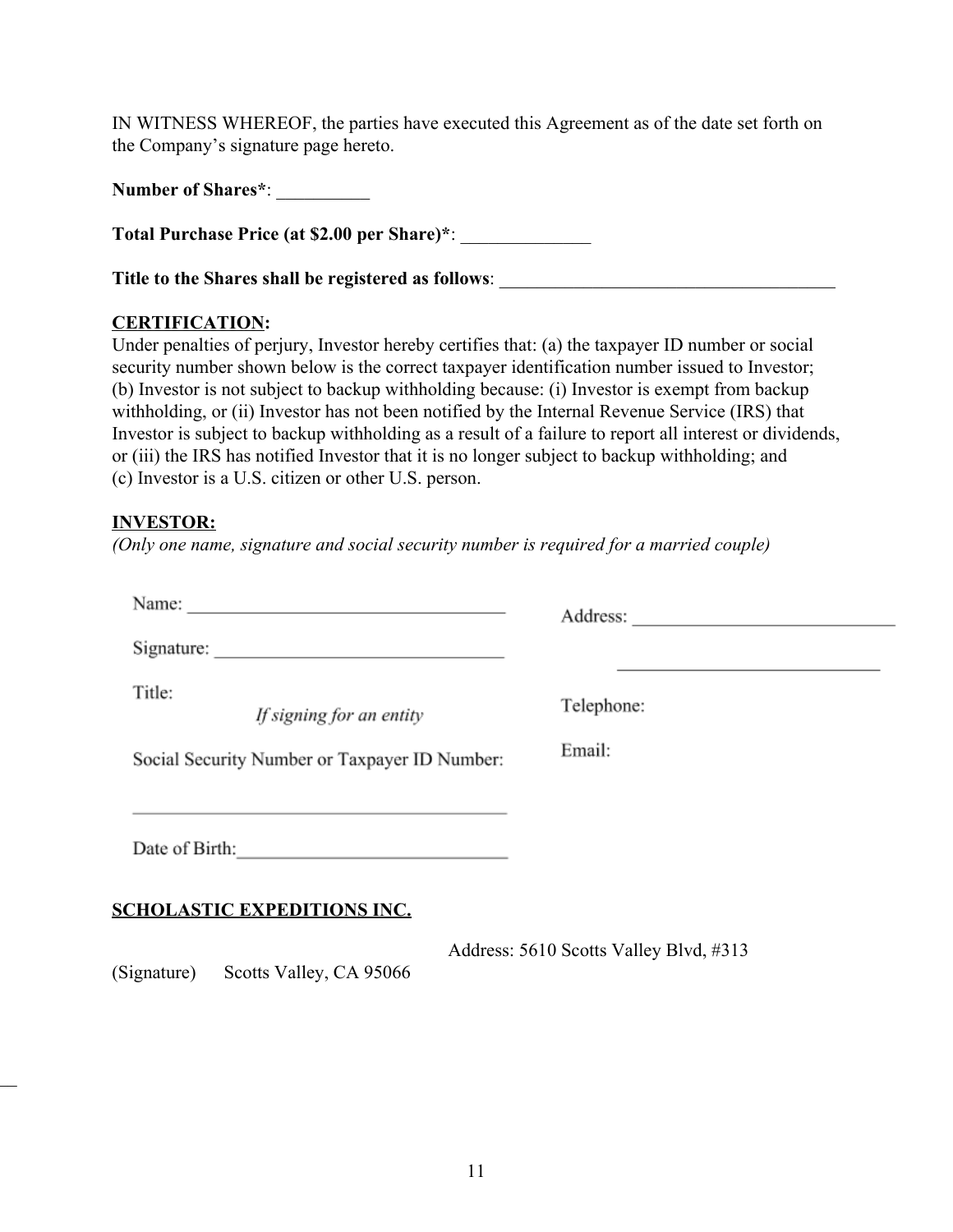*\* Note: the minimum subscription is 2500 Shares (minimum total purchase price of \$5,000).*